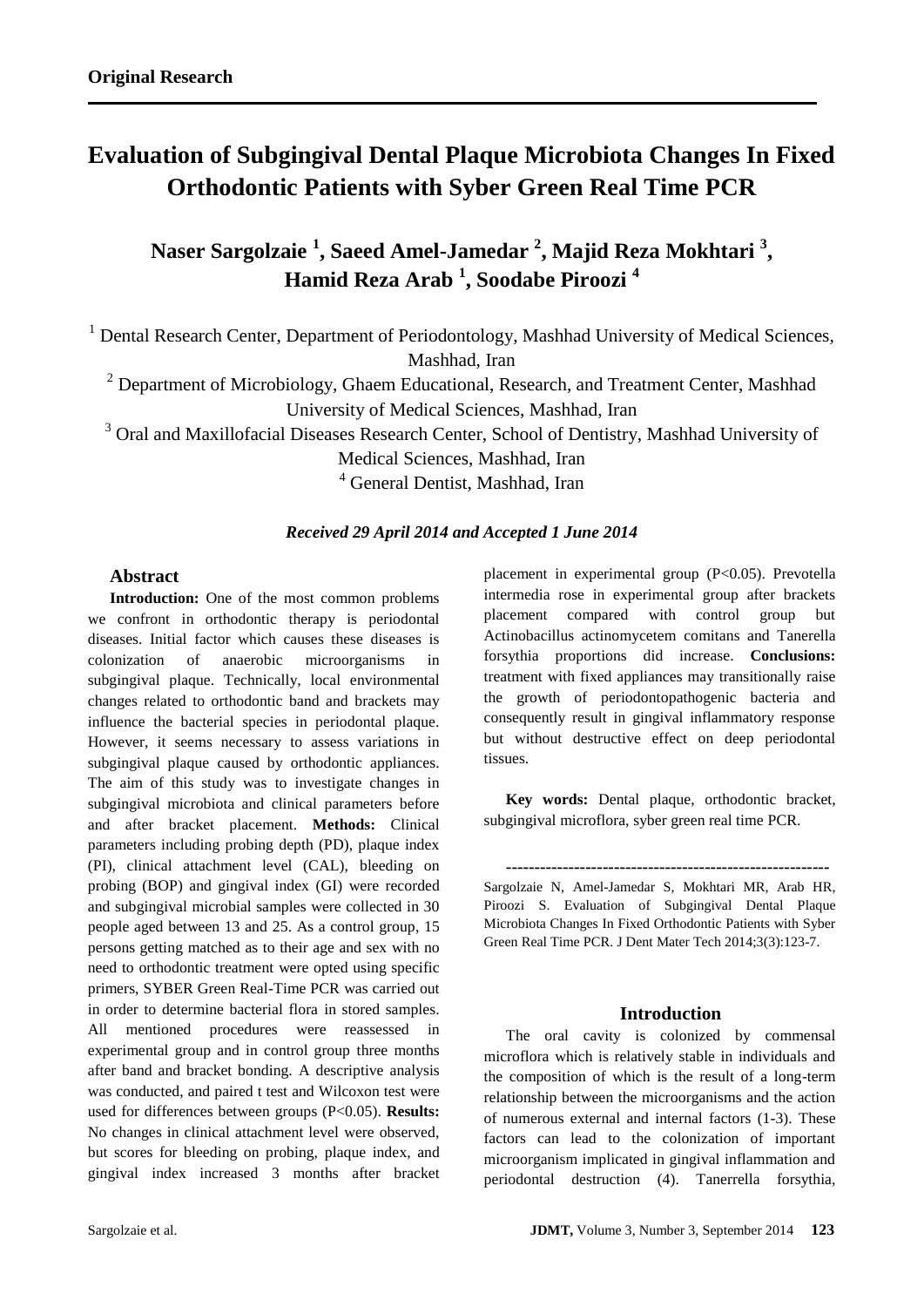porphyromonas gingivalis, actionobacillus actionomycetem comitans, and prevotella intermedia /nigrescens have been found more frequently in patients with inflammation and periodontal pockets than in healthy subjects (5). Inflammatory reaction of gingival tissue appears very often during orthodontic therapy with fixed appliances (6). The presence of new retentive places around bands and brackets is considered to be the main factor for an increased accumulation of dental plaque and inflammatory responses (7,8). Improper plaque control and undetected gingival inflammation might promote periodontal destruction that can be aggravated by orthodontic treatment.

The aim of this study was to compare the changes in subgingival microbiota and periodontal parameters before and after the placement of orthodontic brackets.

## **Materials and Methods**

This prospective study was carried out on 30 persons (16 males and 14 females) aged 13 - 25 years. Fifteen of these subjects wore no orthodontic appliances, thus considered as control group. The other had worn fixed orthodontic appliances for at least 3 months. All of the participants in the study were recently referred to the Department of Orthodontics at the Dental School of the Mashhad University of Medical Sciences. The study design was approved by the ethics committee on human research. All subjects signed informed written consent, parents signed and approved the participation of underage patients (<18 year of age). Exclusion criteria included periodontitis, antibiotic intake in the previous 3 months, pregnancy and systemic illness. A full periodontal examination was performed by the same clinician using a marked periodontal probe (UNC-15, Hu Fridy, Chicago, III) before and 3 months after bracket placement. Ramjford teeth (3, 9, 12, 19, 25 and 28) were selected in this study.

The following parameters were recorded: probing depth (PD), plaque index (PI) (9), clinical attachment level (CAL), bleeding on probing (BOP) and gingival index (10).

These clinical parameters were assessed on the middle aspects of tooth surface on the examined teeth.

Sample collection

The samples for microbiological examination were obtained from subgingival areas of index teeth. If some of the represented vital tooth was missing, the adjacent tooth was used instead. The subgingival plaque samples were collected after appropriate tooth isolation from saliva. Visible supragingival plaque was removed and a sterile paper point was inserted into the subgingival sulcus and kept for 15 seconds before it was removed. The paper points were inserted in a microtube containing 1ml phosphate buffer (PK=8.0). Samples were placed on ice and immediately transported to the microbiology laboratory.

Lyophilized primers were used as received from the manufacturer. The sequence of primers is shown in Table 1. Following DNA extraction, Syber Green real time PCR was performed using a 5prime kit in a total volume of 25ml containing Real Master Mix Syber ROX 2.5x at 11.25ml, forward primer at 1ml, reverse primer at 1ml, template at 6ml and D.D.W at 6.75ml. Real-time PCR was run on a thermal cycler (Astech Japan) under the following conditions: primary denaturation at 95º C for 8min, denaturation at 95 ºC at 20 sec, annealing at 53 ºCat 20 sec and extension at 72 ºC at 20 sec.

### **Results**

Clinical parameters, plaque index, gingival index and bleeding on probing were elevated after 3 months. This elevation was significantly greater in test group than in control group (Tables 2 and 3).

The changes of three putative periodontopatogens in the subgingival plaque were detected, and are shown in Table 3. Prevotella intermedia was significantly more prevalent in the experimental group than in two other microorganisms., A. actinomycetem comitans and T. forsythia were found in subgingival plaque after 3 months but the changes were not significant as compared to baseline ( $P > 0.05$ ).

| Bacteria name            | Sequence                             |        |
|--------------------------|--------------------------------------|--------|
| A. actinomycetm comitans | Forward: AAA CCC ATC TCT GAG TTC TTC | 551 nt |
|                          | Reverse: ATG CCA AAC TTG ACG TTA AAT |        |
| T. forsythia             | Forward: GCG TAT GTA ACC TGC CCG CAT | 641 nt |
|                          | Reverse: TGC TTC AGT GTC AGT TAT ACC |        |
| P. intermedia            | Forward: CAA AGA TTC ATC GGT GGA     | 294 nt |
|                          | Reverse: GCC GGT CCT TAT TCG AAG     |        |

**Table 1.** Primers for syber green real time polymerase chain reaction analyses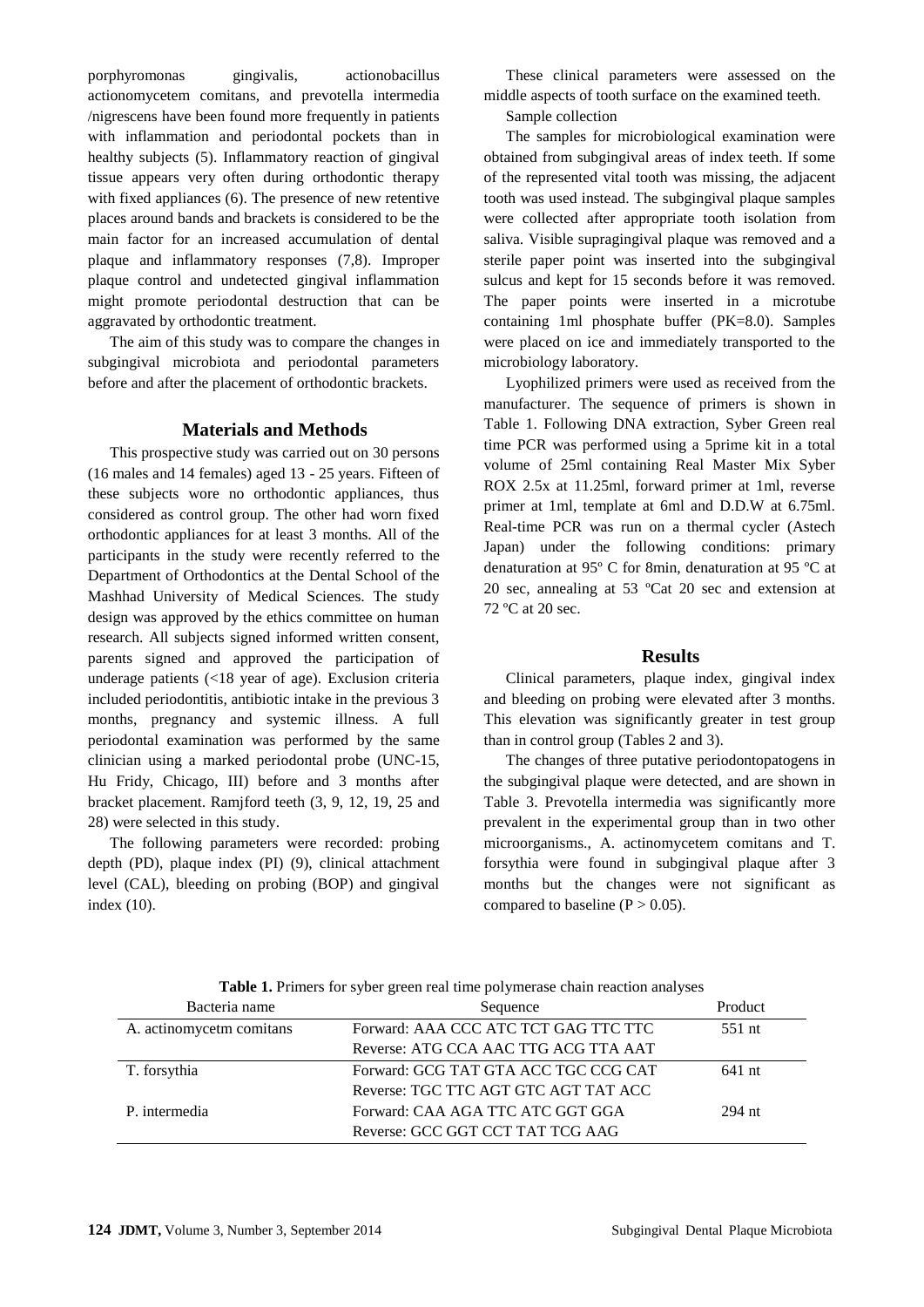| Table 2. Mean, standard deviation (S.D), minimum and maximum of changes Plaque index and gingival index |              |  |                 |         |         |         |  |  |
|---------------------------------------------------------------------------------------------------------|--------------|--|-----------------|---------|---------|---------|--|--|
| Variable                                                                                                | group        |  | $Mean \pm S.D$  | Minimum | Maximum | P-value |  |  |
| $d.PI^{\dagger}$                                                                                        | Experimental |  | $-1.09+0.44$    | $-1.80$ | $-.40$  | < 0.001 |  |  |
|                                                                                                         | control      |  | $.11 \pm 0.29$  | $-.40$  | .60     |         |  |  |
| $d.GI^T$                                                                                                | Experimental |  | $-.78 \pm 0.25$ | $-1.50$ | $-.40$  | < 0.001 |  |  |
|                                                                                                         | control      |  | $.04+0.15$      | $-.20$  | .40     |         |  |  |

†: Difference between baseline and 3 month after operation for Plaque index

₮: Difference between baseline and 3 month after operation for gingival index

**Table 3.** The changes of Treponema Forsythia, Actinobacillus actinomycetem, Prevotella intermedia and BOP before and 3 month after operation

|               |      |     | Treponema Forsythia Actinobacillus actinomycetem |     | Prevotella intermedia |     | <b>BOP</b> |     |
|---------------|------|-----|--------------------------------------------------|-----|-----------------------|-----|------------|-----|
|               | No   | ves | No                                               | ves | No                    | ves | No         | yes |
| <b>Before</b> |      |     |                                                  |     |                       |     |            |     |
| After         |      |     |                                                  |     |                       |     |            |     |
| P-value       | 0.25 |     | .00                                              |     | 0.001/                |     | 0.002      |     |

#### **Discussion**

The inflammatory reaction of gingival tissue can often be detected among patients wearing fixed orthodontic appliances (11,12). The lack of adequate oral hygiene in these patients is presented as the main cause of bacterial plaque accumulation, increased number of bacterial colonies and consequent inflammatory response.

In this study, we compared the sub-gingival microbiota composition before and after the placement of brackets in patients scheduled for orthodontic treatment. It was found that brackets influenced on the composition of the sub-gingival microbiota indirectly. Clinical parameters (PI, GI and BOP) increased after orthodontic treatment, indicating that dental plaque accumulation might be the main reason for the gingival inflammation observed in these patients. Using Syber-Green real time PCR technique, we described the changes in the sub-gingival microbiota in patients receiving orthodontic treatment. Advantages of PCR technique compared to other techniques is that the technique may provide significant additional information regarding microbiote by detecting bacterial species that are otherwise difficult or impossible to culture (13) and this technique yield results in less time (14). Moreover the technique is also capable of detecting DNA from dead bacteria. Supra-gingival plaque accumulation is important because it influences the composition of the sub-gingival microbiota. After a short time (3 months) of bracket placement, the counts and frequencies of A. actinomycetem comitans, P. intermedia and T. forsythia increased and P. intermedia was significantly more prevalent in orthodontic patients. This finding suggests that orthodontic treatment might

affect the presence of periodontal microorganisms (15). The microorganisms evaluated in this study, are the most of ten implicated microorganisms as etiologic causes of periodontal damage (16).

Dramatic and significant surge in P. intermedia is very important finding because the increase of anaerobe microbes may be the preceding event for changes of clinical parameters. In orthodontic patients, as bacterial plaque accumulates, t inflammatory cell infiltration could increase in size and number causing the gingival tissues to swell, bleed and become edematous (17).

One of the most implicated periopatogenic anaerobe is A. actinomycetem comitans which causes aggressive periodontitis (18-20). In previous studies authors found a significant increase of A.a in dental plaque samples after application of fixed appliances, followed by constant presence during the whole treatment and finally with a decrease after the removal of fixed appliance (21).

However, the results of this study show that P.I as a periodontopathic anaerobe is more frequent in dental plaque collected from teeth with fixed appliances compared to A.a. It could be concluded that transient changes in the microbial flora of sub-gingival dental plaque during fixed orthodontic treatment will not have destructive effects on the periodontal tissues at least up to 3 months. The mere presence of a specific microorganisms does not mean that the patient has periodontal disease, but it depends on a complex bacteria-host interaction modulating the host's response leading to inflammation and future loss of attachment (22,23). From this view point, the results of present study are similar to several previous studies (14,24-26).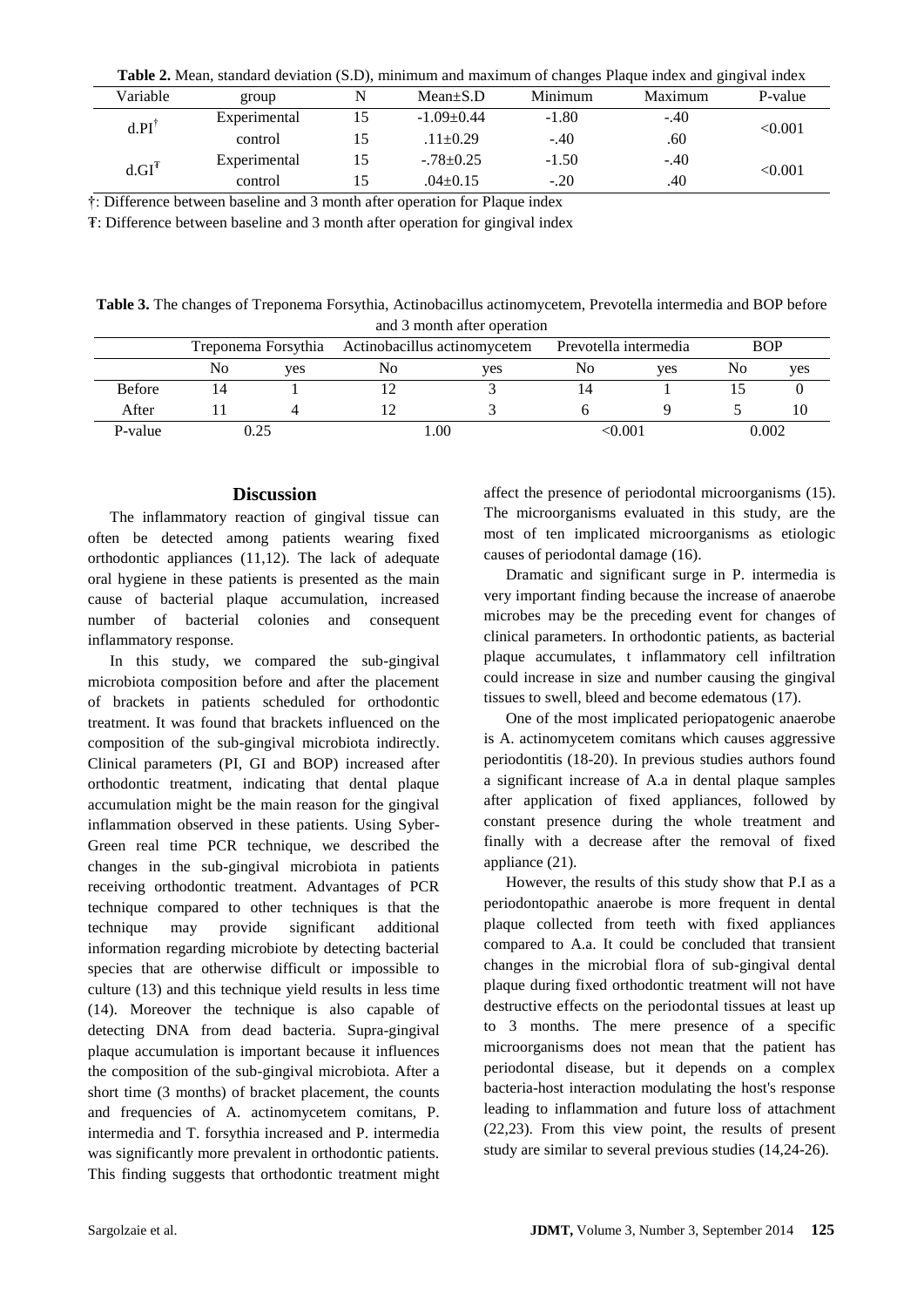Periodontal conditions in patients undergoing orthodontic treatment should be monitored carefully. Removable and fixed orthodontic appliances impede correct periodontal hygiene, resulting in more plaque accumulation, inflammation and bleeding (27). Therefore, appropriate oral hygiene methods and instruments should be used to control plaque (28). Powered and interdental toothbrushes and special types of floss have been shown to improve plaque control in orthodontic patients (27,28).

#### **Conclusion**

The results of this study confirm the fact that treatment with fixed appliances may increase the growth of pathogenic bacteria and anaerobes. These microbiological changes are strictly limited to subgingival dental plaque collected from the teeth with elements of fixed appliances and they do not have the destructive effect on periodontal tissues. Since these changes in sub-gingival micro flora increase the risk of periodontal tissue damaging, it is necessary to provide instructions for good oral hygiene among patients undergoing fixed treatment and to maintain their constant re-motivation and continual control during the whole time of orthodontic therapy.

### **Acknowledgements**

This manuscript was the result of the project No. 89405 of the Dental Research Center of Mashhad University of Medical Sciences.

#### **References**

- 1. Socransky SS, Haffajee AD. Dental biofilms difficult therapeutic targets. Periodontol 2000 2002; 28:12-55.
- 2. Moore WE, Moore AD. The bacteria of periodontal disease. Periodontol 2000 1994; 5:66-74
- 3. Haffajee AD, Socransky SS. Microbial etiological agents of destructive periodontal diseases. Periodontol 2000 1994; 5: 78-111.
- 4. Lo Bue Am, Nicoletti G, Toscano MA. Porphyromonas gingivalis prevalence related to other micro-organism in adult refractory periodontitis, New Microbiol 1999;22:209-18.
- 5. Alexander SA. Effects of orthodontic attachments on the gingival health of permanent second molars. Am J Orthod Dentotacial Orthop 1991;100:334-40.
- 6. Ristic M, vlahgvic Svabic M, Selic O, Sasic M. Effects of fixed orthodontic appliances on

subgingival microflora. Int J Dent Hygiene 2008; 6:129-36.

- 7. Boyd RI, Baumrind S, Periodontal considerations in the use of bonds and bands on molars in adolescents and adults. Angle Orthod 1992;62: 117-26.
- 8. Davies TM, Show WC, Warthington HU, Addy M, The effect of orthodontic treatment on plaque and gingivitis. Am J Orthod Dentofacial Orthop 1991;99:155-61.
- 9. O' Leary T.J, Drake R.B, Naylor JE. The plaque control record. J Periodontol 1972;43:38.
- 10. Loe H. The gingival Index, the plaque index, and the retention index. J Periodontol 1967; 38: 610-6.
- 11. Lee JW, Choi BK, Yoo YJ, Choi S.H, Distribution of periodontal pathogens in Korean aggressive periodontitis. J Periodontol 2003;74:1329-35.
- 12. Naranjo AA, Trivino ML, Jaramillo A. Changes in the subgingival microbioto and periodontal parameters before and 3 months after bracket placement. Am J of Orthod Dentofacial Orthop 2006;3:17-22.
- 13. Lee SM, Yoo SY, kim HS, kim KW, Yoo, YJ. Prevalence of putative periodonto pathogens in subgingival dental plaques from gingivitis lesions in Korean orthodontic patients. J Microbial 2005;43:260-5.
- 14. Ramberg P, Sekino S, Uzel N.G, Socransky SS, lindhe J. Bacterial colonization during de novo plaque formation. J Clin Periodontol 2003;30:990- 5.
- 15. Nishihara T, Koseki T. Microbial etiology of periodontitis. Periodontol 2000 2004;36:14-26
- 16. Sukontapatipark W. EL Agroudi MA, Selliseth NJ, Thunold K. Bacterial colonization associated with fixed orthodontic appliance. A scanning electron microscopy study. Eur J Orthod 2001;23:475-84.
- 17. Russel RRB. Bacterialogy of periodontal disease. Curr Opin Dent 1992;2:66-71.
- 18. Slots J, Feik D, Rams TE. Actinobacillus actionomycetem comitans and age relationship and